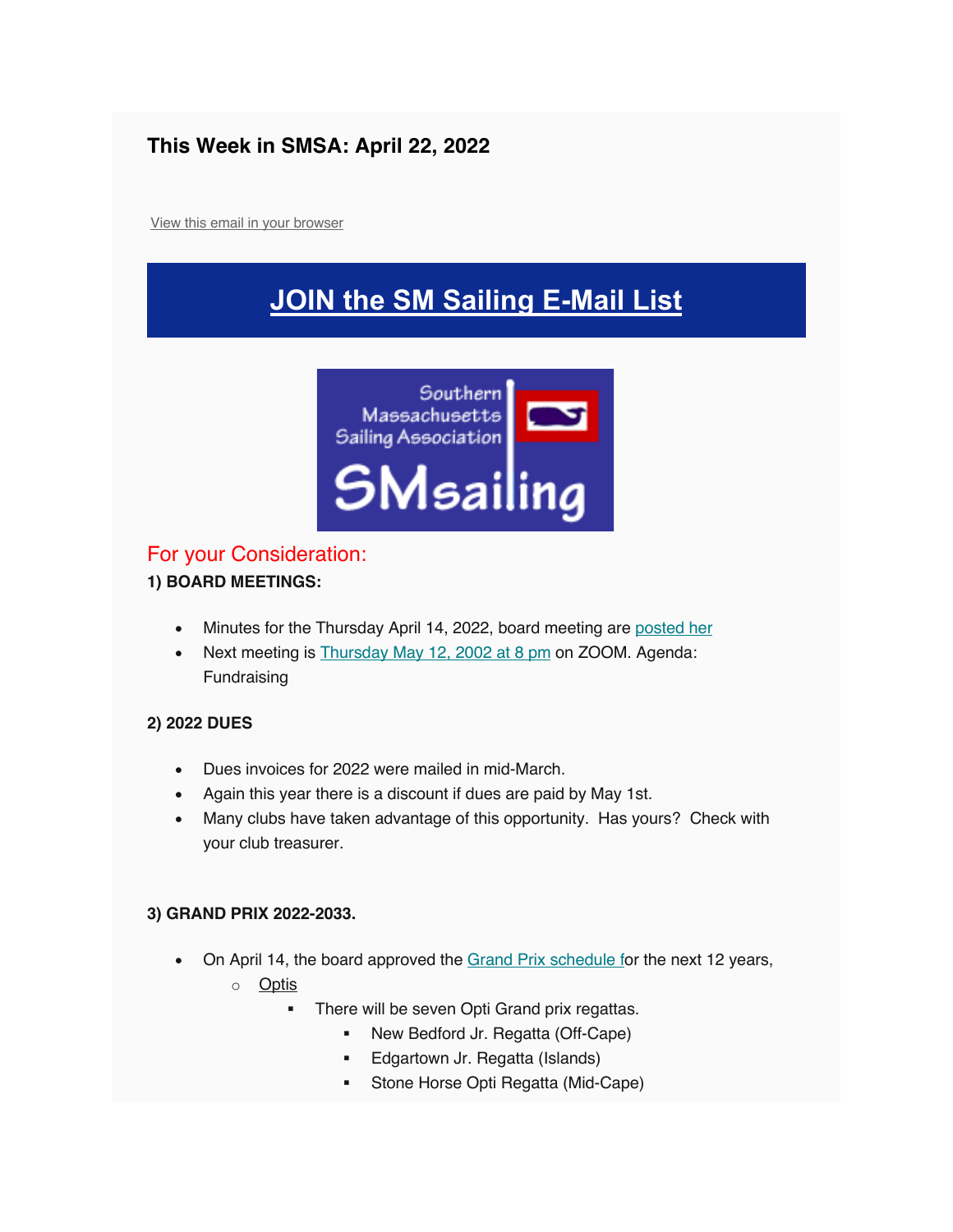- § Wianno Opti Regatta (Mid-Cape)
- Scituate Jr Regatta (Off-Cape)
- § Hyannis Youth Invitational (Mid-Cape)
- § Beverly Jr. Regatta (Off-Cape)
- Each year, six will be in the rotation.
- Best four scores count
- o 420s
	- There will be seven C420 Grand prix regattas.
		- New Bedford Jr. Regatta (Off-Cape)
		- **Edgartown Jr. Regatta (Islands)**
		- § Vineyard Haven Jr. Regatta (Islands)
		- § Falmouth Regatta (Upper-Cape)
		- § Scituate Jr. Regatta (Off-Cape)
		- § Hyannis Youth Invitational (Mid-Cape)
		- Beverly Jr Regatta (Off-Cape)
	- Each year, four will be in the rotation.
	- Best three scores count

# **SMSA Calendar**

**US Sailing Instructor/Coach courses**

## **SMSA Regional Clusters List**